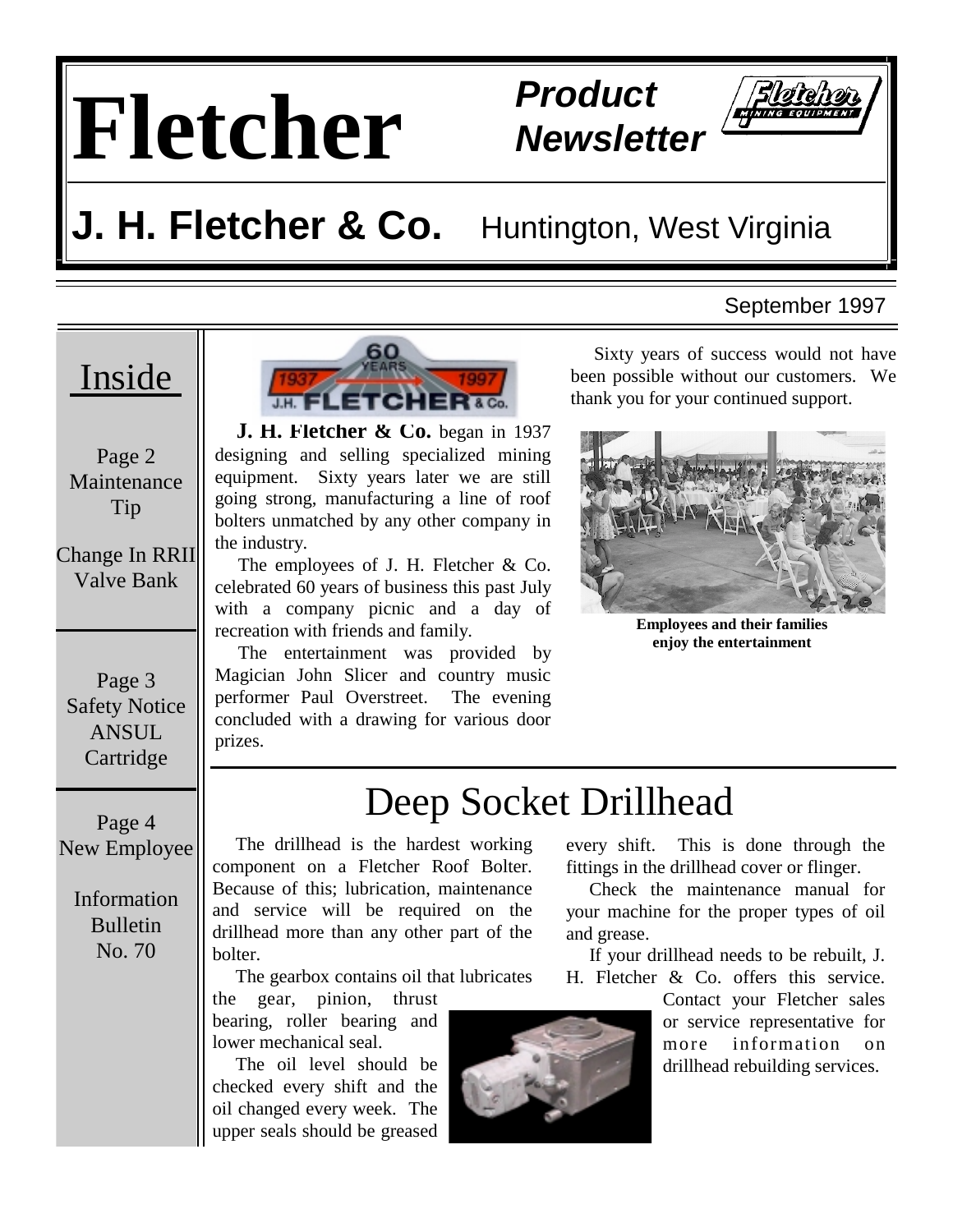## **Maintenance Tip Washing Equipment**

 Regular cleaning and washing down of underground equipment is necessary to remove oil, grease and coal dust which

can create a fire hazard. However, problems can occur from washing down the machine.

 Although the various electrical enclosures (electric motor, lights, starter box, etc.) are permissible - they are not waterproof. During operation the electric motors, lights and starter box will generate heat. If cold water is sprayed onto these components while they are still hot the air inside will be cooled which will create a vacuum that can draw water inside the component.



 Electric motors suffer the greatest damage. Water is drawn in around the shaft and into the bearings, corrosion and bearing failure soon follow. To prevent this problem, always allow the machine to cool before washing.

## **Change in RR-II Valve Bank**

 The original design of the RR-II Dual Boom Roof Drill Offset Boom utilized a Commercial valve bank for operation of the feed and rotation functions while a Gresen valve bank was used for the canopy, foot, extend and swing functions.

 Although the Gresen valve bank performed adequately, the relatively small valve spools and control handle assemblies associated with this valve bank were felt to be a maintenance problem by some customers.

 To eliminate these spool and handle assembly problems we decided to replace the Gresen valve bank with a Commercial valve bank which was integrated



with the existing Commercial valve bank that controlled the drill feed and rotation.

 Besides eliminating the spool and handle maintenance problems, this change also eliminated some of the hosing required in this area of the machine.

 This change can be made to existing RR-II machines in the field. If you would like additional information please contact your local Fletcher sales or service representative or our Service Department (304) 525-7811



Gresen Valve Commercial Valve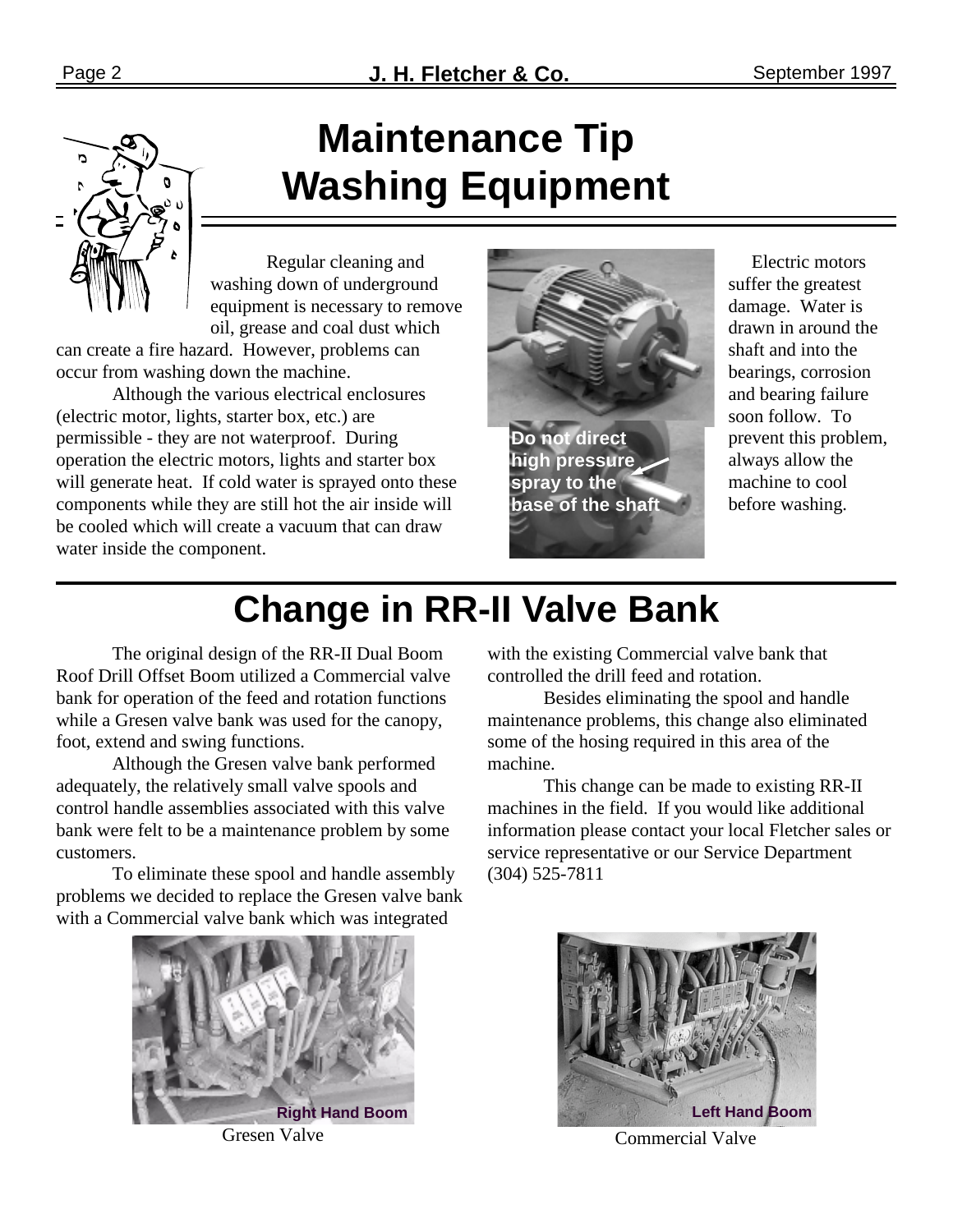

**ANSUL Cartridges** 
$$
\psi_{\delta}
$$



 Throughout the coal mining industry, gas (carbon dioxide or nitrogen) cartridges are utilized to activate the dry chemicals in fire extinguisher systems. To operate J. H. Fletcher & Co. fire extinguisher systems on our bolters, a nitrogen filled gas cartridge is discharged, usually at the operator's station. This system, if maintained properly, will extinguish a fire located on your equipment. However, the internal seal that prevents the nitrogen from escaping from the ANSUL cartridges could rupture unintentionally, without warning, if they are not installed or stored properly. This accidental activation (rupture) could result in serious injury or death. Therefore, J. H. Fletcher  $\&$  Co. is reminding our customers that these cartridges are under extreme pressure and that care should be taken at all times during the installation and storage of these pressurized vessels.

 J. H. Fletcher & Co. advises you to take steps to ensure all cartridges are stored separately; shipping caps are replaced on the cartridges when they are not attached to the fire extinguisher systems; and that no cartridge is stored at or near a high heat source (direct sunlight, welding, etc.). We advise you to reevaluate the use and storage policy in your shop and take immediate steps to ensure your employees are aware of and trained on the dangers of these small but highly pressurized cartridges. To assist you in your efforts to train your employees, ANSUL has provided J. H. Fletcher & Co. specific information (February 29, 1984, Section III System Components, Technical Bulletin Number 31 and Technical Bulletin Number 34).

 J. H. Fletcher & Co. will supply you with a free copy of these ANSUL documents. Just call David P. Cooper at (304) 525-7811 (Ext. 240). Once you receive this information and develop your own safety message on this subject, please share this information with all affected employees, including your shop employees and the warehouse clerks. We believe educating your employees on this matter could prevent serious injury or death when employees are handling pressurized vessel cartridges.

> *David Cooper is the Risk Manager for J. H. Fletcher & Co.*



#### *ANSUL Cartridge*